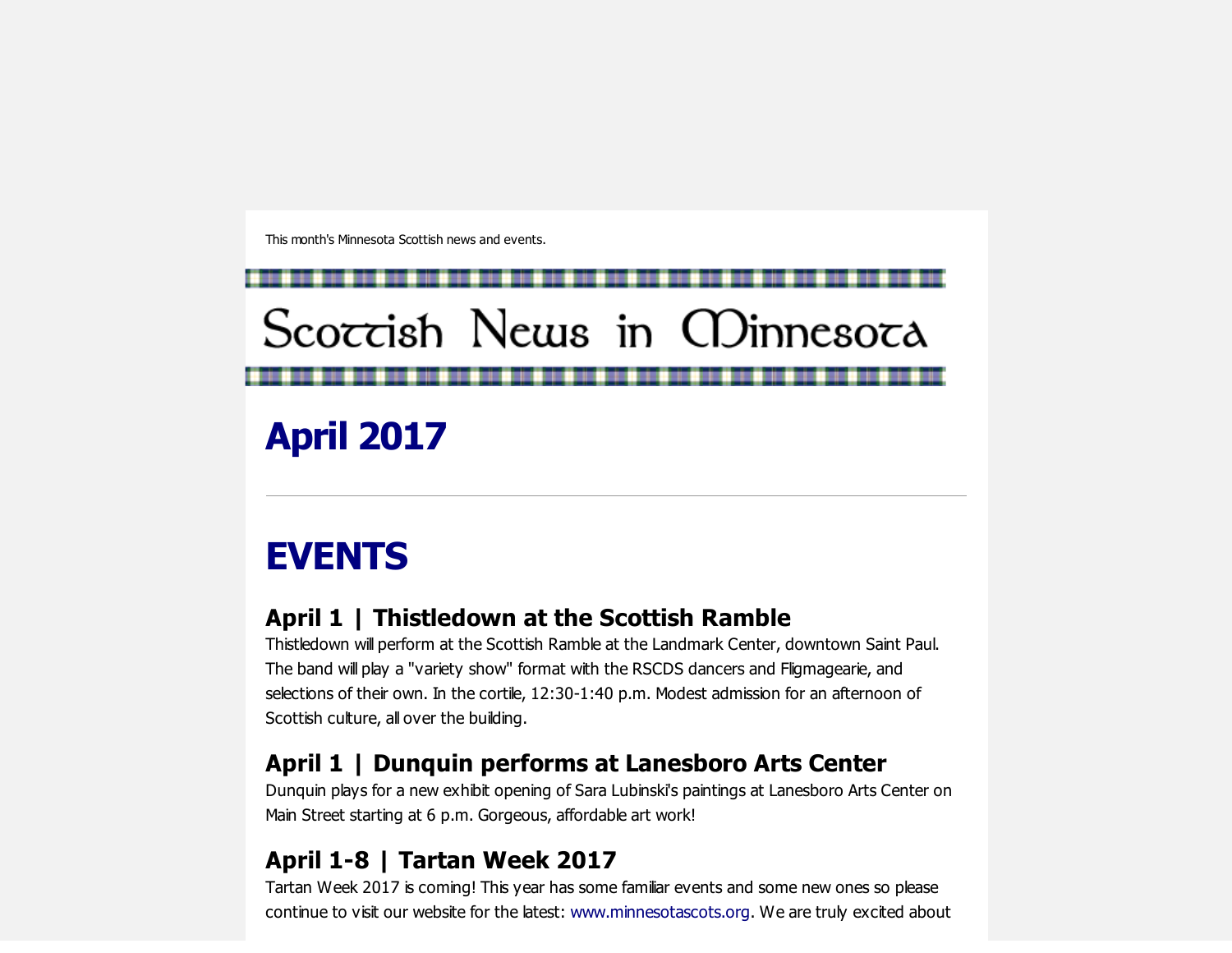what is happening this year and hope that you will be able to join us and that you will bring your friends and family as well.

The festivities begin with a familiar event, the **Scottish Ramble on Saturday, April 1**. Sponsored by the City of St. Paul and the Landmark center, the event is a celebration of food, dance, pipes and culture. There is a Celtic Market with a number of displays and there is always a series of seminars that delve into the Scottish heritage and culture. There is a \$6.00 admission charge for this event.

The St. Andrew's Society of Minnesota and the Episcopal Cathedral of St. Mark's will be hosting a Kirkin' of the Tartan service on Sunday, April 2. This will be an afternoon service starting at 2:00 p.m. and is followed by a fellowship including Scottish shortbread and other treats. For those who have never attended a Kirkin', the service blesses all of the tartans and hearkens back to the end of the English ban of the display and wearing of any Tartan. The setting is wonderful and there is no cost.

Monday, April 3 will see an informal pub sing at Merlin's Rest in Minneapolis. This is an opportunity for anyone to come and join in the singing or just sit back and listen to all kinds of Scottish songs from traditional to modern. Merlin's has a full menu and bar for those who need a nosh or dram and the event has no cost. It will begin around 7:00 p.m. on Monday, April 3.

Tuesday, April 4 is our Scotch tasting and will also be at Merlin's Rest. This is a fundraiser for Tartan Week and space is limited, so get your tickets early. There will be 65 tickets available and you can purchase them through PayPal via the website, [www.minnesotascots.org.](http://scottishamericancentermn.us10.list-manage.com/track/click?u=2fe4099001736ac4b948473e4&id=e3f528ad66&e=b66e88de97) We will be tasting a series of Distiller Editions this year. These are unique limited bottles of a single malt distillery that have been selected as the best of their brand by the distiller. The whisky is then placed in a new cask and aged twice. The flight is listed below.

Glenkinchie Distiller's Edition Amontillado finish (Lowlands) Oban Distiller's Edition. Fino from Montilla (Highlands) Dalwhinnie Distiller's Edition - Oloroso (Highlands) Cragganmore Distiller's Edition - Ruby Port (Speyside) Talisker Distiller's Edition Amoroso Sherry (Island)

Thursday is Tartan Day, April 6. There will be a party celebrating Tartan Day at Kieran's Pub is Minneapolis. Doors will open in the Titanic Room at 6:00. Kieran's will have a full bar and menu available and there will be a series of events, including a Fiddle Orchestra, pipes, a silent auction, some whisky walks and the presentation of the Lifetime Achievement Award throughout the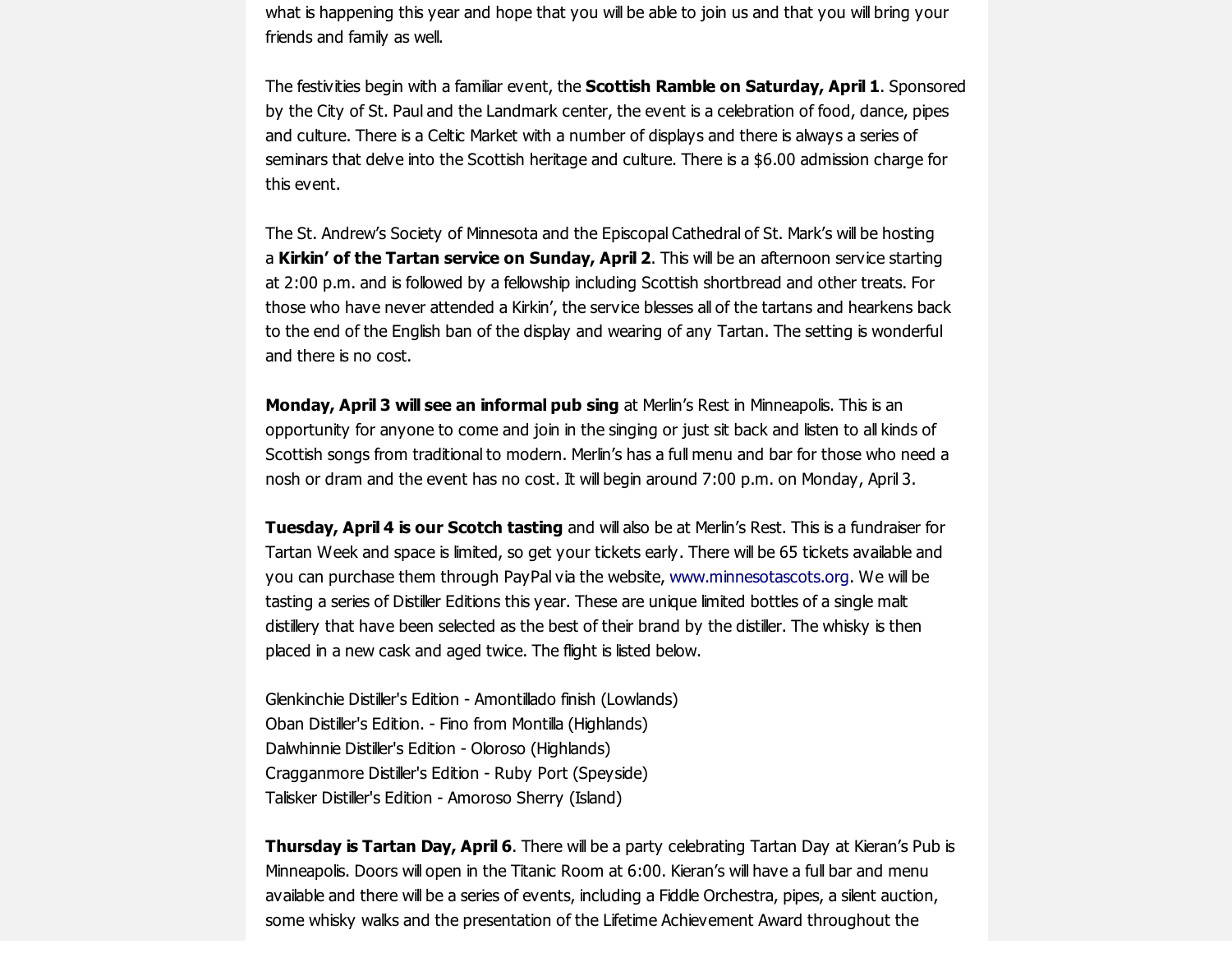evening. There is no cost to this event and we hope that many of you will join us.



2017 [M](http://scottishamericancentermn.us10.list-manage1.com/track/click?u=2fe4099001736ac4b948473e4&id=db85e49d13&e=b66e88de97)[innesota](http://scottishamericancentermn.us10.list-manage.com/track/click?u=2fe4099001736ac4b948473e4&id=f32642f55e&e=b66e88de97) Tartan Week TARTAN ROCKS! A benefit concert for the MN Scottish American Center on Saturday, April 8th, 2017.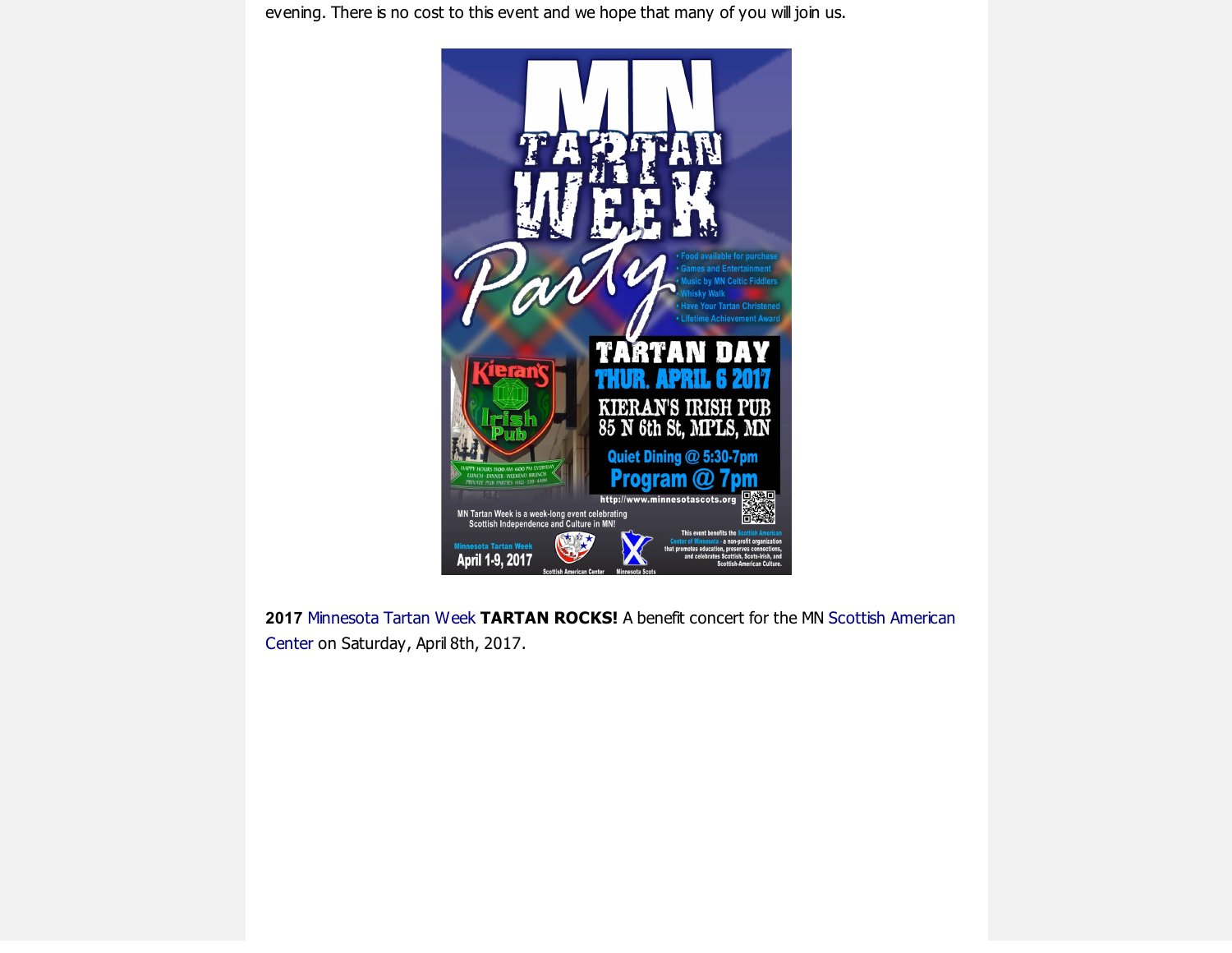

concert poster by artist Neil [Johnston](http://www.paintstew.com/)

\$15 general admission tickets on sale [now!](http://goo.gl/8gyskk) Concert merchandise provided by 3 Celts & [Company](http://music.3celts.com/tartan-rocks/)

"Celtic Rock is Tartan woven into music" Featuring: [Tempest](http://www.tempestmusic.com/) • The Tim [Malloys](http://www.timmalloys.com/) • Doors 7:00 p.m. [Amsterdam](http://www.amsterdambarandhall.com/) Bar and Hall • 6th & Wabasha • Saint Paul, Minnesota • 55102



As you can see, there are several events and venues for all. Please pass this on to your friends and family and join us!

#### April 1-2 | St. Andrew's Society Ramble Events

St Andrew's will have a table with information about events and membership at the Scottish Ramble on April 1. Please stop by and say hello!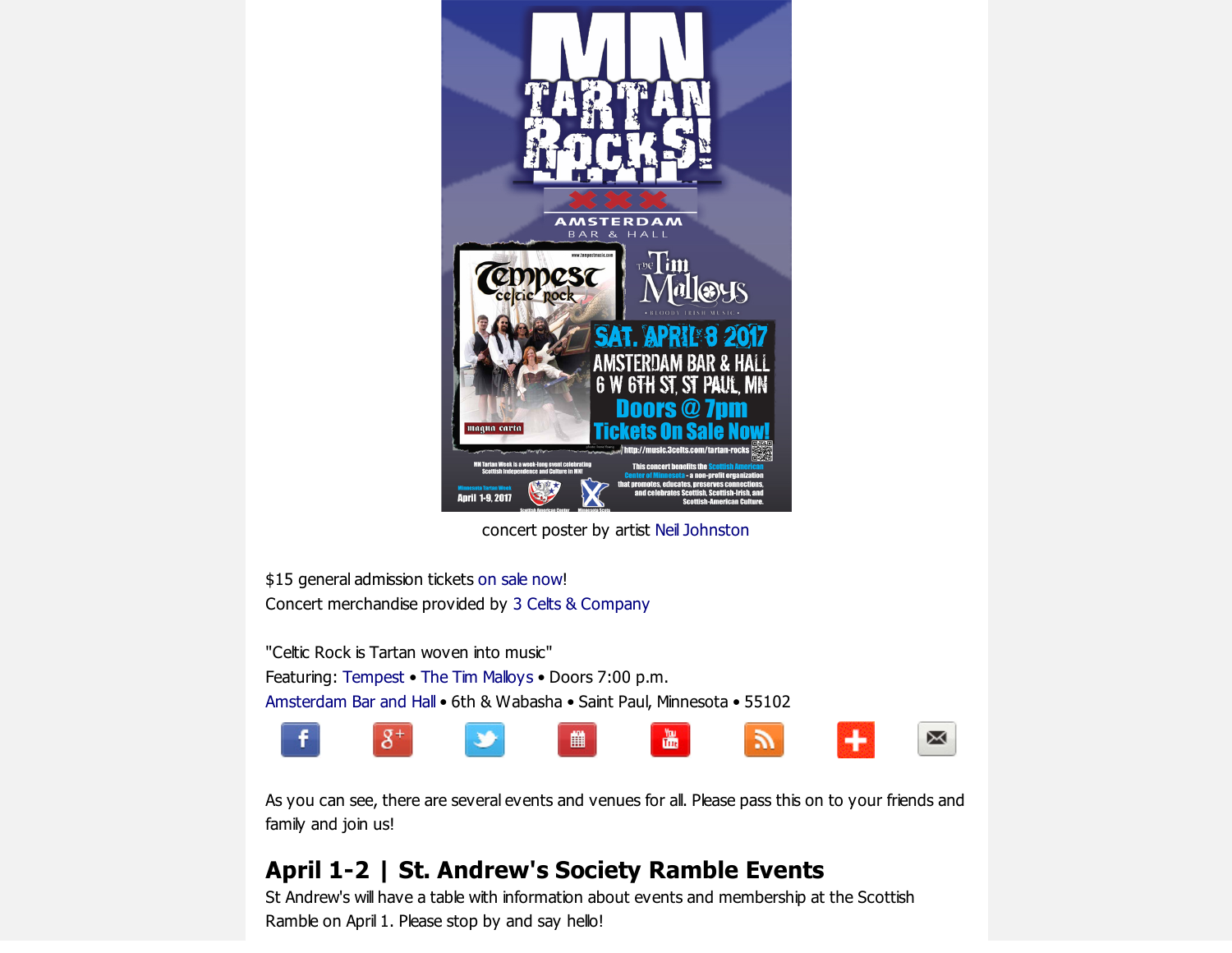St Andrew's is also sponsoring the Tartan Week Kirkin' o' the Tartan at St Mark's Episcopal Church, 519 Oak Grove St., just off Hennepin Avenue across from the Walker. The Kirkin' will be on Sunday, April 2, 2017 at 2 p.m. Come and hear the pipes and the pipes a piper and the pipe organ. It is a truly awesome sound. Be sure and bring a piece of tartan to be blessed and participate in this wonderful ceremony!

#### April 3 | A Celtic Breeze

A performance of Irish, Scottish, French and Galician music on Laura MacKenzie's array of flutes, whistles, pipes, concertina and voice. Free and open to the public on Monday, April 3 at 6:30 p.m. at the Austin Public Library, Austin, MN. [www.austinpubliclibrary.org](http://www.austinpubliclibrary.org/)

#### April 6 | A Spring Harvest of Poems and Songs

From the Heart As It is: A Spring Harvest of Poems and Songs - with poets Angela Shannon, Sharon Chmielarz, Michael Dennis Browne and Musician Laura MacKenzie. "Creation takes place in the dark, but it seeks the light. The darkness is often bewildering, intimidating, but the artist persists. The theologian James Carse in The Silence of God writes that when we pray, we pray "from the heart as it is" rather than wait until we somehow have our act together before daring to think of addressing the Divine Mystery. We present an evening of poems and songs which show some of the journeys we must make on the way to transforming varying realities of experience into words and notes that can contribute to the vastness of our shared world" - description from Michael Dennis Browne. Thursday, April 6 at 7:00-9:00 p.m., \$20 (See the [ticket](http://scottishamericancentermn.us10.list-manage2.com/track/click?u=2fe4099001736ac4b948473e4&id=e3669c0ca5&e=b66e88de97) link to register in advance, and view more information.) Carondelet Center, Wisdom Ways Center for Spirituality, 1890 Randolph, St. Paul, MN

#### April 8 | The New Pearl Buttons at the MN History Center

The New Pearl Buttons perform on April 8 from noon-4 p.m. at The MN History Center for the new exhibit "World War I America". They will play songs from 1914-1917, many with sing-along chorus. There is an admission charge at the gate for the museum.

#### April 21 | The New Pearl Buttons perform at the Historic LeDuc Estate

Visit the Historic LeDuc Estate at 7 p.m. for cocktail-tasting with music provided by The New Pearl Buttons on April 21. Seating is limited, so reservations are required; call 651-438-8480. If you ever wanted to hear a Celtic band play "Cocktails for Two", here's your chance!

#### April 29 | Vom Fass Scotch Tasting

Please join the St. Andrew's Society for a Scotch tasting event at Vom Fass at the Mall of America,